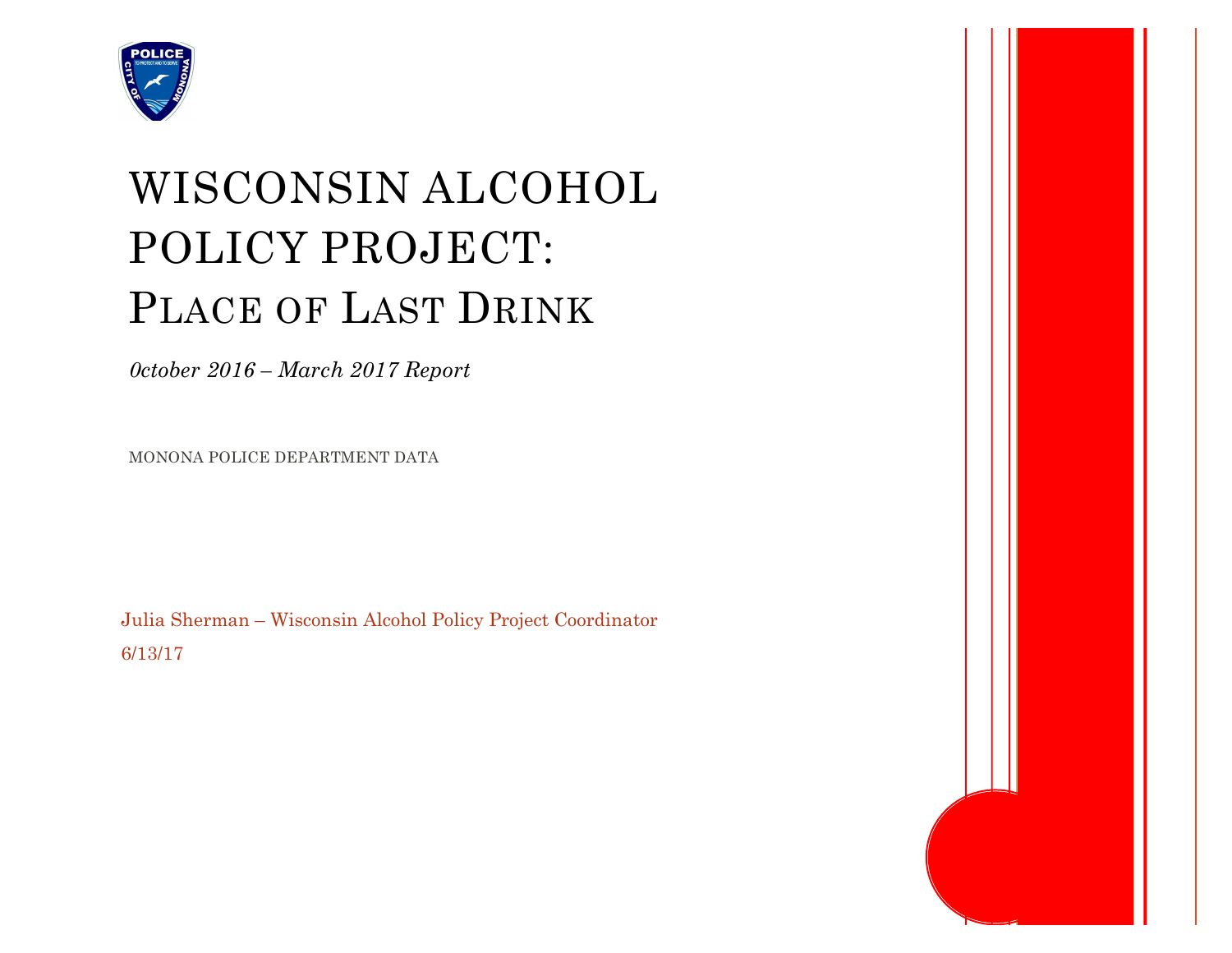

## WISCONSIN ALCOHOL POLICY PROJECT: Place of Last Drink

*0ctober 2016 – March 2017 Report / MONONA POLICE DEPARTMENT*

### Table of Context

| $\sim$<br>$\sim$<br>$\overline{\phantom{a}}$<br>$\overline{\phantom{a}}$<br>$\overline{\phantom{a}}$ |
|------------------------------------------------------------------------------------------------------|
|                                                                                                      |
|                                                                                                      |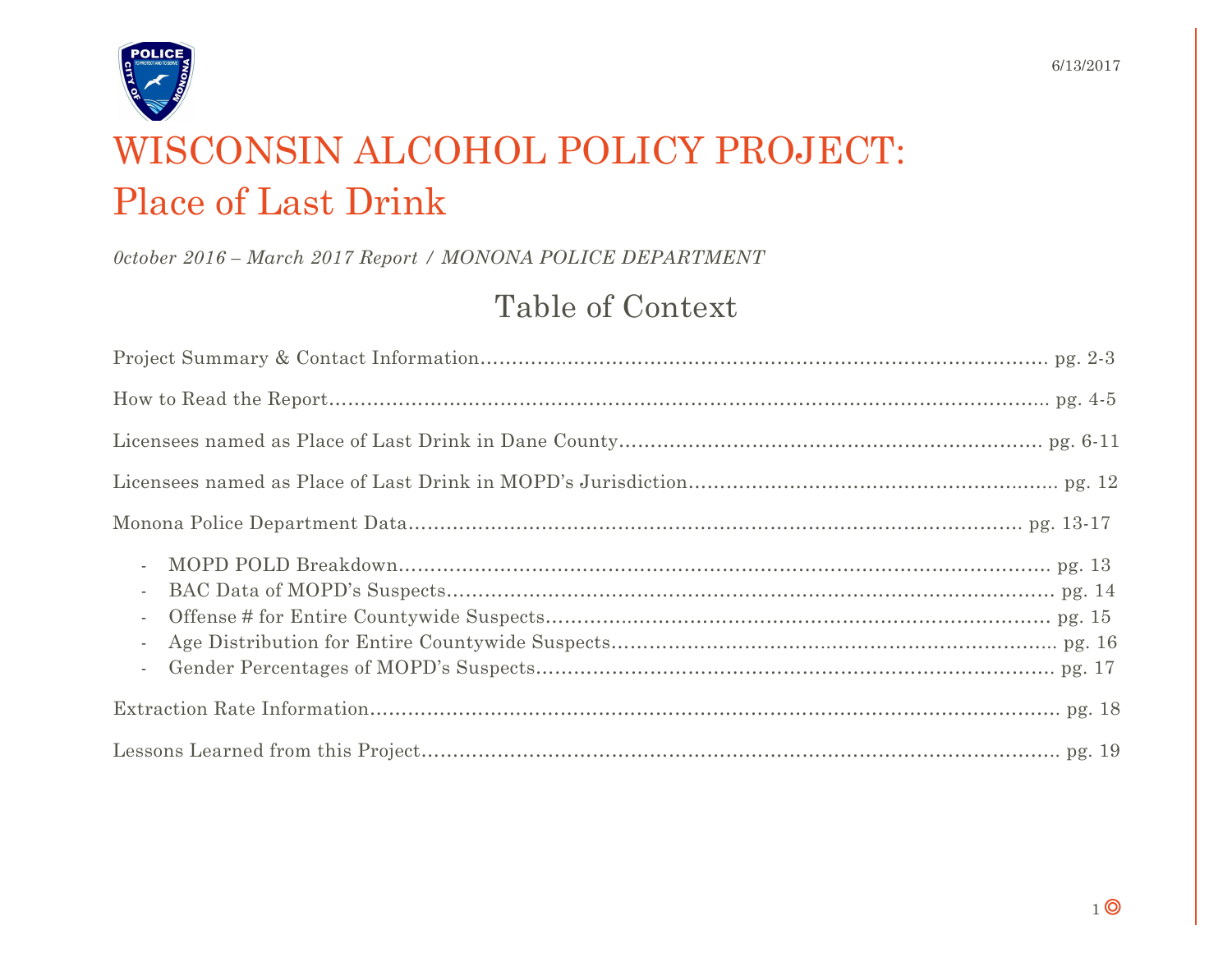

Serving alcohol to an intoxicated individual is illegal in Wisconsin. Since 2012, the National Highway Transportation Safety Administration (NHTSA) has recommended compiling and using Place of Last Drink (POLD) data to identify over-serving licensees with the goal of reducing drunk driving. For more than 20 years, Wisconsin law enforcement has collected POLD data as part of an OWI arrest. Unlike many other states, Wisconsin did not compile Place of Last Drink (POLD) data to identify patterns of over-serving.

This project created a countywide POLD database to identify patterns of overserving by Dane County licensees. Patterns appears when a licensee is repeatedly named as the last location that served alcohol to a person later arrested for OWI.

This project compiled POLD data from all Dane County jurisdictionsi . Anonymized POLD data collected during OWI arrests between October 2016 and March 2017 was taken from the SP4005, the Alcohol and Drug Influence Report, and in some instances the Case Report.

During the six-month period, 152 out of 818 on-premises licensees were named as the POLD, approximately 19% of Dane County's on-premises licensees. Less than 7% of all licensees were the identified POLD on two or more occasions. However, the data showed that a small number of licensees frequently over-served creating a serious safety and health hazard in the community.

The compiled POLD data allows local law enforcement and licensing authorities to identify a pattern of over-serving that would be otherwise undetected. The pattern provides a rationale for further investigation. Some communities may decide to offer or require additional training for any licensee named as the Place of Last Drink.

For municipalities, regional POLD data provides a low-cost method to identify patterns of over-serving and supports a targeted response for the problem.

<sup>&</sup>lt;sup>1</sup> The University of Wisconsin Police and the Capitol Police Department were the only law enforcement agencies that did not contribute data.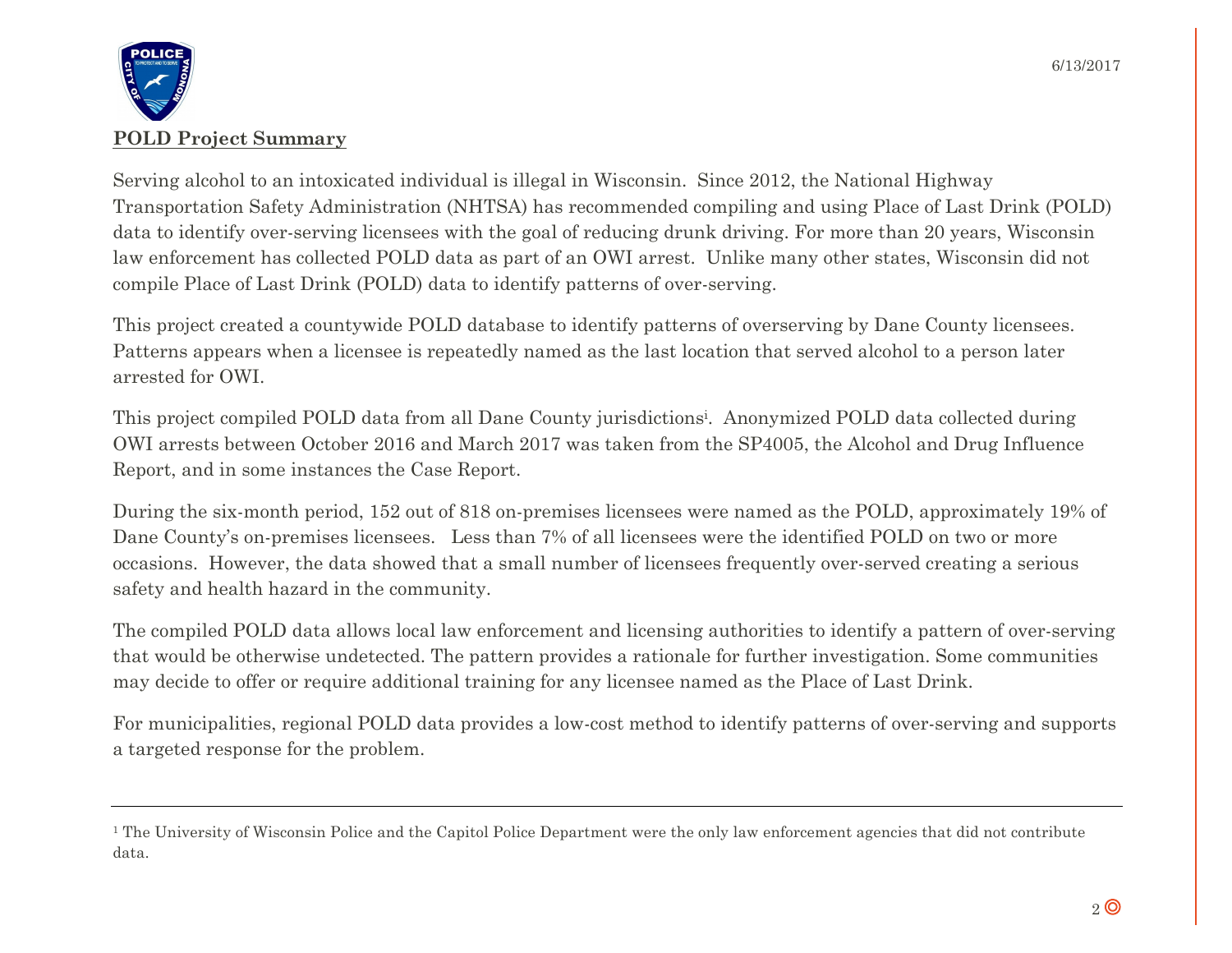

#### **Project Contact**

Julia Sherman Wisconsin Alcohol Policy Project Coordinator 975 Bascom Mall (608) 262-0370 Julia.Sherman@wisc.edu

Phillip Glapa Place of Last Drink Project Assistant (414) 702-2812 pglapa@wisc.edu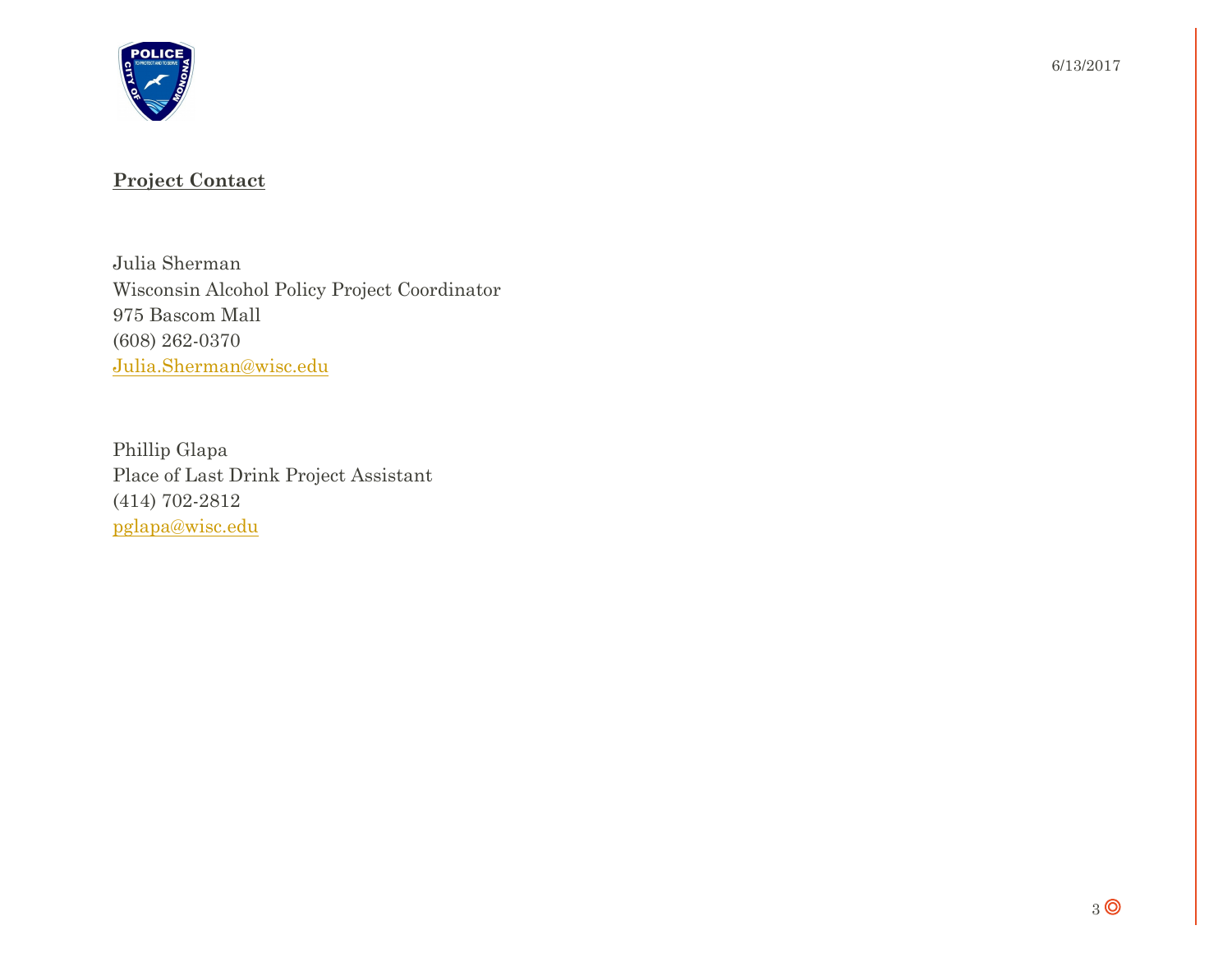

#### **HOW TO READ THE REPORT**

- **Licensees Named as Place of Last Drink in Dane County** (pg. 6-11) is a compilation of licensees named in SP4005s and Case Reports from all jurisdictions. The chart is organized from the highest frequency to the lowest frequency and alphabetically. For licensees named more than once, the BACs were found using the Case Reports. Please note that the BAC average for each licensee was not calculated since this data would be skewed for two reasons:
	- 1. Suspects refused to participate in the Intoximeter test. Those who failed to participate are listed as 'refused' under the BAC column. OR;
	- 2. The BAC was not found in the Case Report or was not provided by the police department. Under the BAC column, this is listed as 'no data.'
- **Licensees Named as Place of Last Drink in MOPD's Jurisdiction** (pg. 12) is a list of Monona licensees named in the SP4005 and Case Reports from all reporting jurisdictions. The chart is organized just like the previous chart.
- **Monona Police Department Data** (pg. 13-17) provides the detailed results using the data in MOPD's SP4005s and Case Reports. County-wide data is provided for comparison.
	- o MOPD POLD Breakdown (pg. 13): this pie chart breaks down the information Suspects provided as their Place of Last Drink into five categories:
		- 1. *Refused* the suspect flat out refused to participate in the Intoximeter test or failed to provide a sufficient sample.
		- 2. *Licensees* the suspect named a licensee as a place of last drink.
		- 3. *Social* the suspect said they were drinking at a noncommercial location. Some examples of this include "home," "friend's home," "parent's home," etc.
		- 4. *Nonresponsive* the suspect named a nondescript location as their place of last drink. Some examples of this include "downtown," "Middleton, WI," "some place," etc.
		- 5. *No Data* a place of last drink was not named in the SP4005s or Case Reports.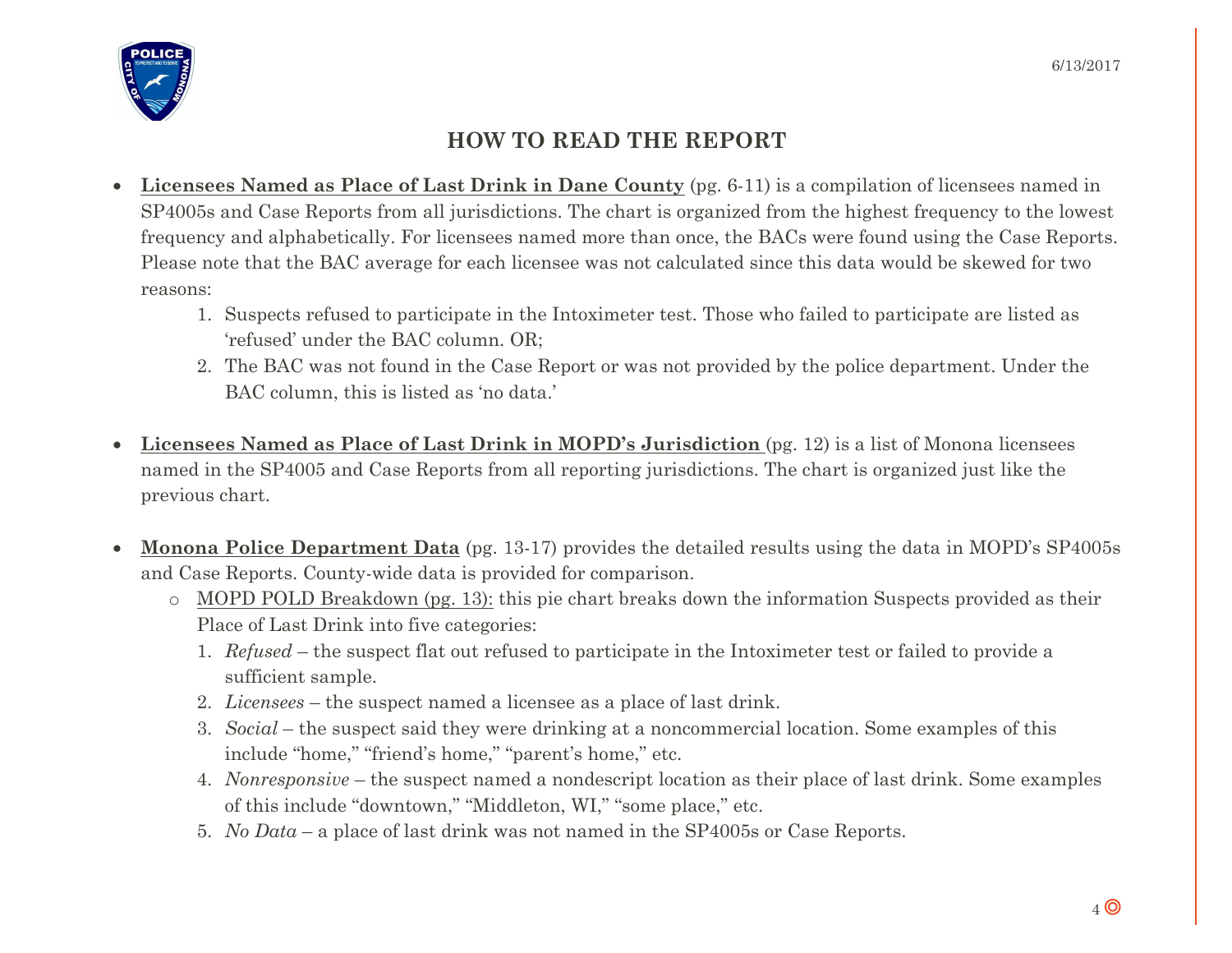- o Monona Police Departments Extraction Rate (pg. 13): this extraction rate is the combined percentages of licensee, social, and nonresponsive locations from the MOPD POLD Breakdown.
- o BAC Data of MOPD's Suspects (pg. 14): this histogram breaks down suspect's BAC found in Case Reports. The average, median, lowest, and highest BACs are listed below the histogram.
- o Offense # for Entire Countywide Suspects (pg. 15): this histogram breaks down the suspects offense numbers found in Case Reports. The average, median, lowest, and highest offense for suspects are listed below the histogram.
- o Age Distribution for Entire Countywide Suspects (pg. 16): this histogram breaks down the suspects ages found in Case Reports. The average, median, lowest, and highest age for suspects are listed below the histogram.
- o Gender Percentages of MOPD's Suspects (pg. 17): this pie chart breaks down the suspects genders found in Case Reports.
- **The Importance of the Extraction Rate** (pg. 18) details the reason why some police departments have a higher extraction rate than others and the importance of providing both SP4005s and Case Reports to this project.
- **Lessons Learned from this Project** (pg. 19) provides insight as to how this project went, problems that arose and need fixing, and what the future looks like for this project.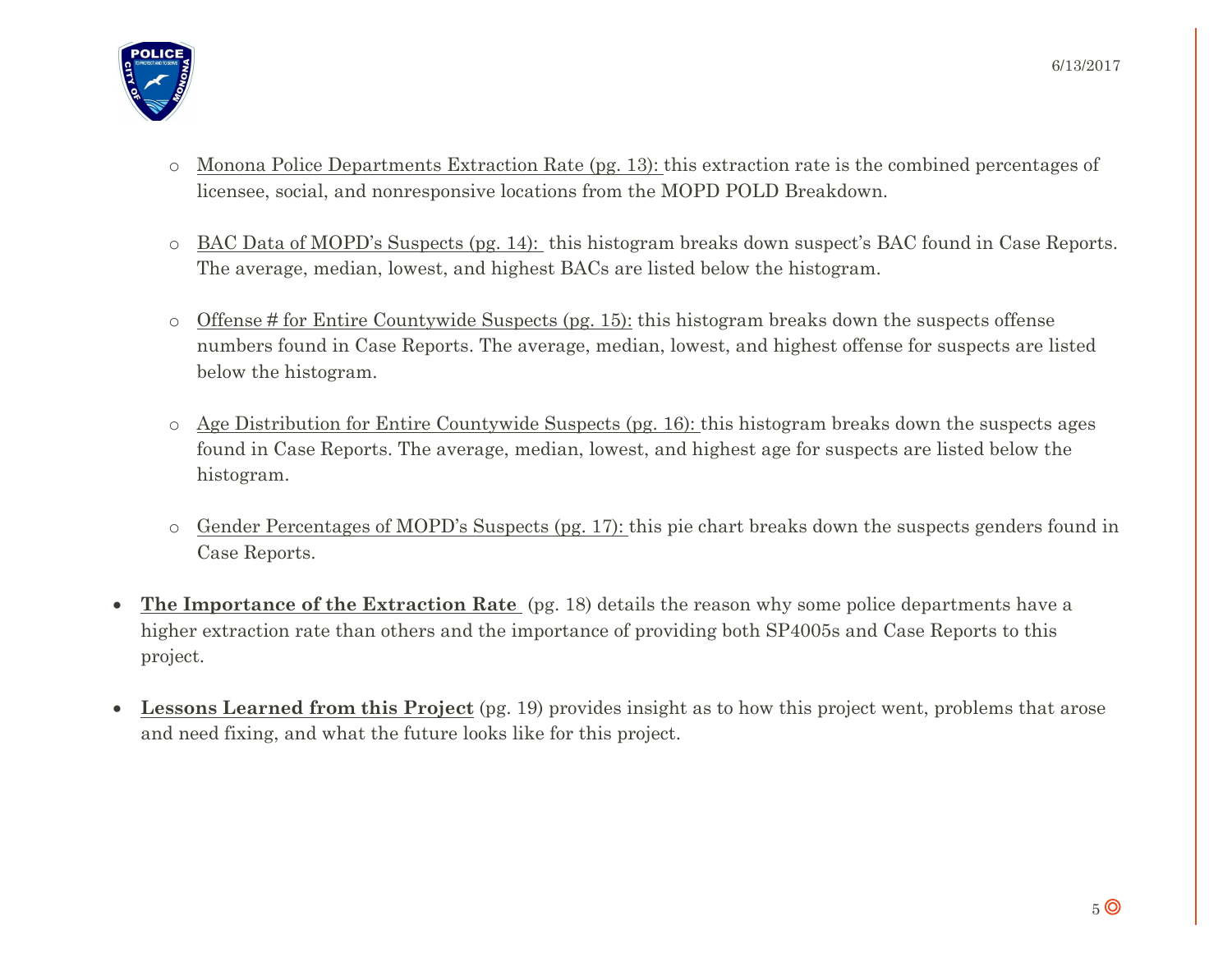



| LICENSEES NAMED AS PLACE OF LAST DRINK IN DANE COUNTY |                  |                                                          |             |    |                                              |  |  |  |
|-------------------------------------------------------|------------------|----------------------------------------------------------|-------------|----|----------------------------------------------|--|--|--|
| <b>POLD</b> Locations                                 | <b>FREQ</b>      | <b>ADDRESS</b><br><b>CITY</b><br><b>ST</b><br><b>BAC</b> |             |    |                                              |  |  |  |
| The Timbers Bar                                       | $\overline{7}$   | 208 W North St                                           | DeForest    | WI | no data, .1, .12, .12, .20, .091, .204       |  |  |  |
| Atomic Koi                                            | $6\phantom{1}6$  | 2685 Research Park Dr                                    | Fitchburg   | WI | .08, .09, .17, .16, .21, .18                 |  |  |  |
| Great Dane*(unnamed)                                  | $\overline{6}$   | ***********                                              | *********** | WI | .187, 0.1, no data, no data, no data, refuse |  |  |  |
| Lazy Oaf Lounge                                       | $6\phantom{1}6$  | 1617 N Stoughton Rd                                      | Madison     | WI | .15, .17, .13, .23, .14, no data             |  |  |  |
| The Club Tavern                                       | $6\phantom{1}6$  | 1915 Branch St                                           | Middleton   | WI | No data, .08, .07, .15, .12, .1              |  |  |  |
| Hody Bar & Grill                                      | $\overline{5}$   | 1914 Aurora St                                           | Middleton   | WI | .3, .17, no data, .14, .12                   |  |  |  |
| Silver Eagle Bar & Grill 5                            |                  | 5805 Monona Dr                                           | Monona      | WI | .18, refused, .14, .084, no data             |  |  |  |
| Club LaMark                                           | $\overline{4}$   | 1525 N Stoughton Rd                                      | Madison     | WI | .22, refused, no data, no data               |  |  |  |
| State St. Brats                                       | $\overline{4}$   | 603 State St                                             | Madison     | WI | Refused, .16, .17, .09                       |  |  |  |
| Banushi's Bar & Grill                                 | 3                | 800 Nygaard St                                           | Stoughton   | WI | refused, .12, no data                        |  |  |  |
| <b>Bowl-A-Vard Lanes</b>                              | $\mathbf{3}$     | 2121 E Springs Dr                                        | Madison     | WI | .122, .23, no data                           |  |  |  |
| Cahoots Bar                                           | 3                | 102 W Railroad St                                        | Verona      | WI | .09, .188, .231                              |  |  |  |
| Club Bristol                                          | 3                | 7653 County Hwy N                                        | Sun Prairie | WI | .08, .11, no data                            |  |  |  |
| Gentlemens Club                                       |                  |                                                          |             |    |                                              |  |  |  |
| Cully's Cocktail Lounge                               | 3                | 210 S Water St                                           | Stoughton   | WI | .11, .14, .16                                |  |  |  |
| Daly's Bar and Grille                                 | 3                | 1086 Emerald Terrace                                     | Sun Prairie | WI | .14, .16, refused                            |  |  |  |
| Great Dane (fitchburg)                                | $\overline{3}$   | 2980 Cahill Main                                         | Fitchburg   | WI | .2, .13, .17                                 |  |  |  |
| Green Lantern                                         | 3                | 4412 Siggelkow Rd                                        | McFarland   | WI | no data, .1, .14                             |  |  |  |
| Monkeyshines Bar and<br>Grill                         | 3                | 6209 McKee Rd                                            | Fitchburg   | WI | .11, .33, refused                            |  |  |  |
| Orpheum Theater                                       | $\boldsymbol{3}$ | 216 State St                                             | Madison     | WI | .14, .15, .14                                |  |  |  |
| Pitcher's Pub                                         | 3                | 323 W Beltline Hwy                                       | Madison     | WI | .16, .12, .16                                |  |  |  |
| Red Rock Saloon                                       | 3                | 322 W Johnson St                                         | Madison     | WI | .12, .13, no data                            |  |  |  |
| The Rock Sports Bar &                                 | 3                | 920 W Main St                                            | Sun Prairie | WI | .22, .11, .07                                |  |  |  |
| Grille                                                |                  |                                                          |             |    |                                              |  |  |  |
| Vintage                                               | $\mathbf{3}$     | 529 University Ave                                       | Madison     | WI | .11, .20, .10                                |  |  |  |
| 5100 Bar                                              | $\overline{2}$   | 5100 Erling Ave                                          | McFarland   | WI | .133, .21                                    |  |  |  |
| Ace's Main Tap                                        | $\overline{2}$   | 121 S Main St                                            | Oregon      | WI | .14, .19                                     |  |  |  |
| Antlers Tavern                                        | $\overline{2}$   | 2202 W Broadway                                          | Monona      | WI | .12, no data                                 |  |  |  |
| Chiefs Tavern                                         | $\overline{2}$   | 300 Cottage Grove Rd                                     | Madison     | WI | .16, refused                                 |  |  |  |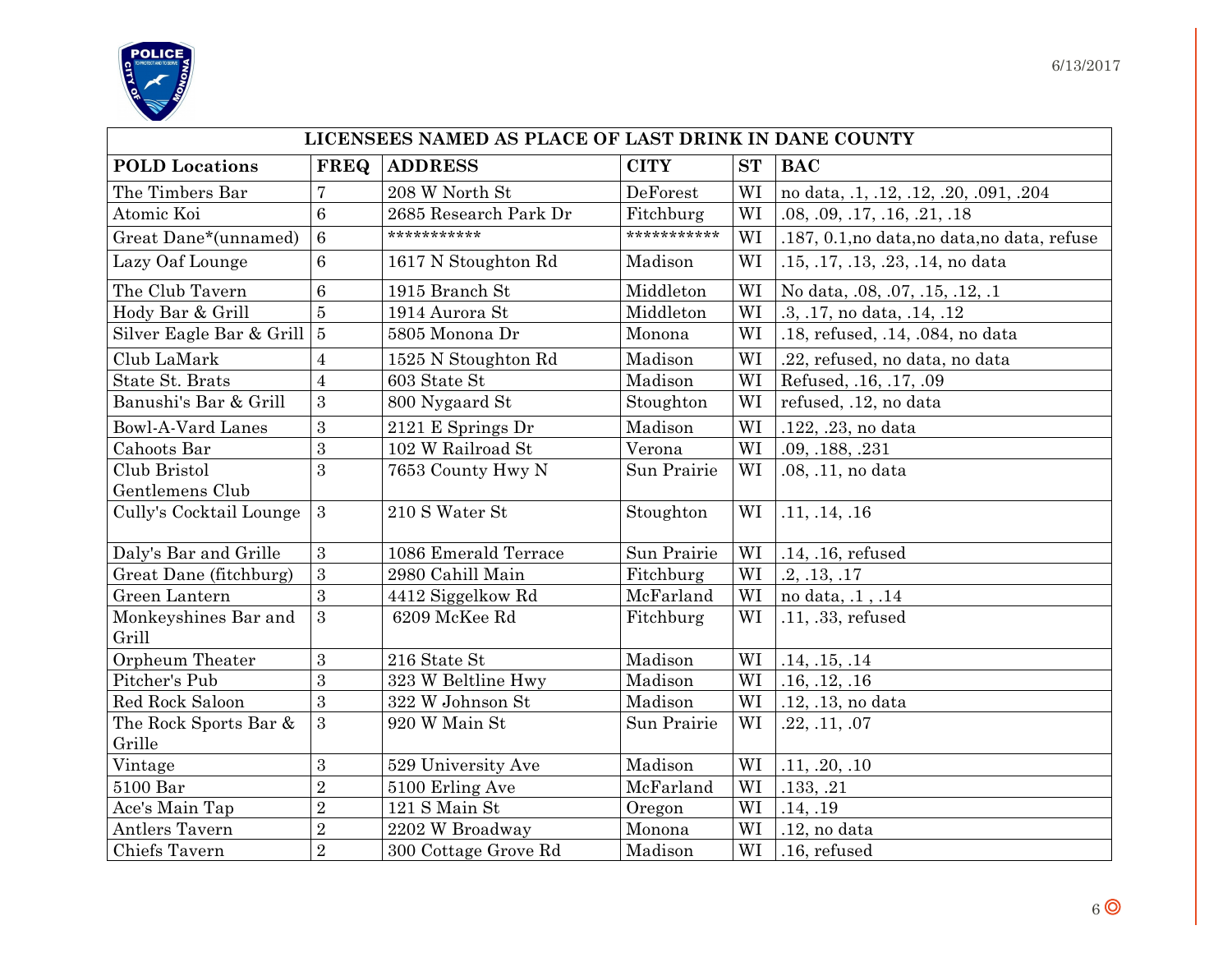

| LICENSEES NAMED AS PLACE OF LAST DRINK IN DANE COUNTY |                |                         |             |           |                 |  |  |  |
|-------------------------------------------------------|----------------|-------------------------|-------------|-----------|-----------------|--|--|--|
| <b>POLD</b> Locations                                 | <b>FREQ</b>    | <b>POLD</b> Locations   | <b>CITY</b> | <b>ST</b> | <b>BAC</b>      |  |  |  |
| Club 51                                               | $\overline{2}$ | 7123 US Highway 51      | DeForest    | WI        | .21, refused    |  |  |  |
| Comedy Club                                           | $\overline{2}$ | 202 State St            | Madison     | WI        | refused, .12    |  |  |  |
| Eagle Crest Bar                                       | $\overline{2}$ | 3710 Co Rd T            | Madison     | WI        | .12, no data    |  |  |  |
| Echo Tap and Grill                                    | $\overline{2}$ | 554 W Main St           | Madison     | WI        | .228, no data   |  |  |  |
| Five Nightclub                                        | $\overline{2}$ | 5 Applegate Ct          | Madison     | WI        | .18, .19        |  |  |  |
| Harmony Bar & Grill                                   | $\overline{2}$ | 2201 Atwood Ave         | Madison     | WI        | .057, .1        |  |  |  |
| Headquarters                                          | $\overline{2}$ | 101 Concord Dr          | Oregon      | WI        | .21, .14        |  |  |  |
| Mike's Horseshoe Bar &                                |                |                         |             |           |                 |  |  |  |
| Grill                                                 | $\sqrt{2}$     | 3900 Dempsey Rd         | Madison     | WI        | .18, .24        |  |  |  |
| Johnny Delmonico's                                    | $\overline{2}$ | 130 S Pinckney St       | Madison     | WI        | refused, .12    |  |  |  |
| Liquid Club                                           | $\overline{2}$ | 624 University Ave      | Madison     | WI        | refused, .13    |  |  |  |
| Lucky's Brew Pub                                      | $\overline{2}$ | 1313 Regent St          | Madison     | WI        | refused, .16    |  |  |  |
| McGovern's Hotel &                                    |                |                         |             |           |                 |  |  |  |
| Supper Club                                           | $\overline{2}$ | 818 W Main St           | Sun Prairie | WI        | .258, .1        |  |  |  |
| Mid Town Pub                                          | $\overline{2}$ | 2405 Allen Blvd         | Middleton   | WI        | .18, .175       |  |  |  |
| Murphy's                                              | $\overline{2}$ | ***********             | *********** | WI        | *************** |  |  |  |
| Nitty Gritty                                          |                |                         |             |           |                 |  |  |  |
| (Downtown)                                            | $\overline{2}$ | 223 N Frances St        | Madison     | WI        | .241, .157      |  |  |  |
| Nitty Gritty (Sun                                     |                |                         |             |           |                 |  |  |  |
| Prairie)                                              | $\overline{2}$ | 315 E Linnerud Dr       | Sun Prairie | WI        | .17, .13        |  |  |  |
| Nitty Gritty*                                         |                |                         |             |           |                 |  |  |  |
| (unnamed)                                             | $\sqrt{2}$     | ***********             | *********** | WI        | *************** |  |  |  |
| Paradise Lounge                                       | $\overline{2}$ | 119 W Main St           | Madison     | WI        | .18, no data    |  |  |  |
| Pooley's Sports Bar and                               |                |                         |             |           |                 |  |  |  |
| Event Center                                          | $\sqrt{2}$     | 5441 High Crossing Blvd | Madison     | WI        | .13, .28        |  |  |  |
| Red Zone                                              | $\overline{2}$ | 1212 Regent St          | Madison     | WI        | .21, .197       |  |  |  |
| Ripps Bar                                             | $\overline{2}$ | 117 E Main St           | Waunakee    | WI        | .17, refused    |  |  |  |
| Schwoegler Park Towne                                 |                |                         |             |           |                 |  |  |  |
| Lanes                                                 | $\sqrt{2}$     | 444 Grand Canyon Dr     | Madison     | WI        | .189, .198      |  |  |  |
| Shamrock Bar and                                      |                |                         |             |           |                 |  |  |  |
| Grille                                                | $\sqrt{2}$     | 117 W Main St           | Madison     | WI        | .16, .19        |  |  |  |
| Silk Exotic                                           | $\overline{2}$ | 7302 U.S. Highway 14    | Middleton   | WI        | .17, .18        |  |  |  |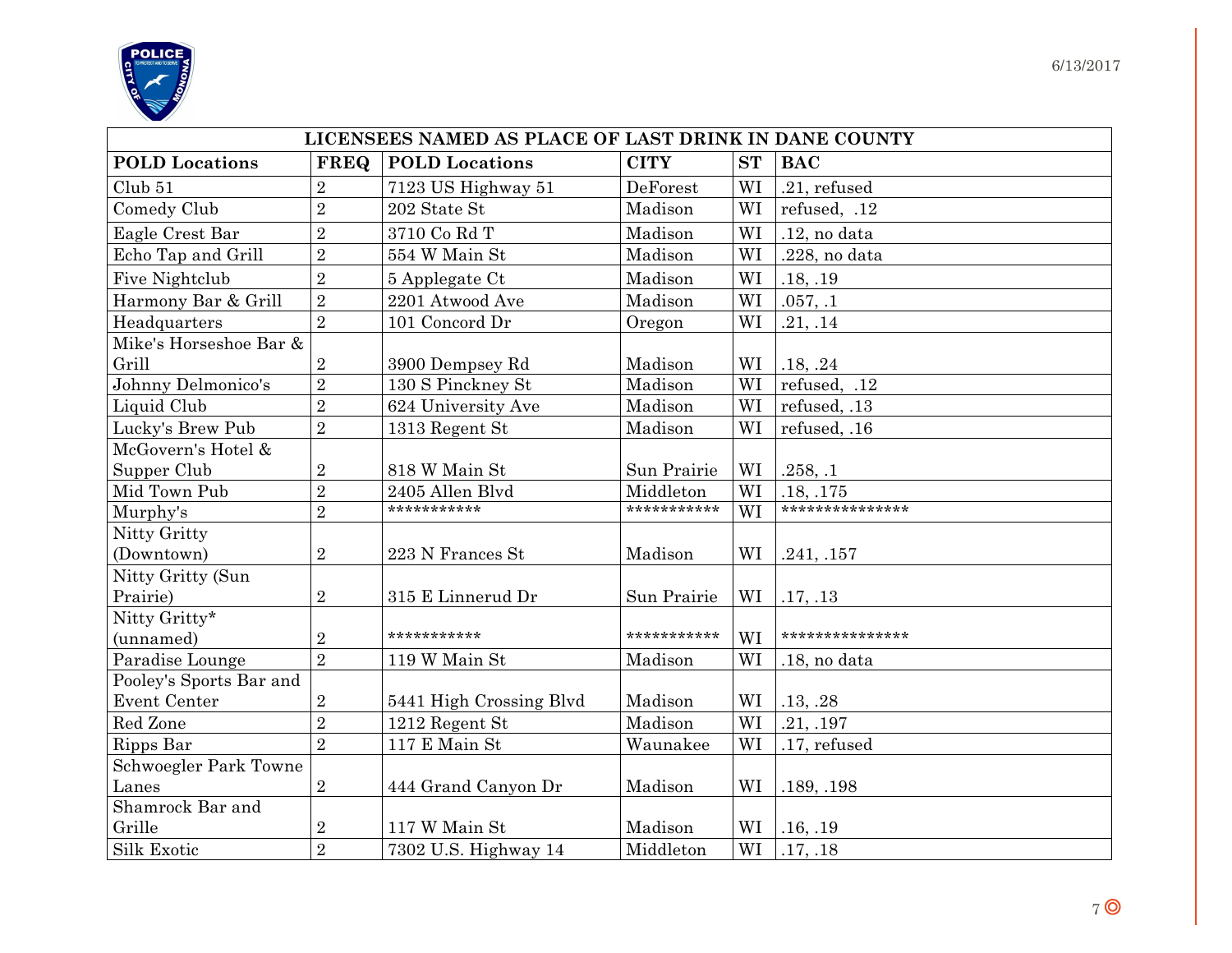

| LICENSEES NAMED AS PLACE OF LAST DRINK IN DANE COUNTY |                |                        |                    |           |              |  |  |  |
|-------------------------------------------------------|----------------|------------------------|--------------------|-----------|--------------|--|--|--|
| <b>POLD</b> Locations                                 | <b>FREQ</b>    | <b>POLD</b> Locations  | <b>CITY</b>        | <b>ST</b> | <b>BAC</b>   |  |  |  |
| Ten Pin Alley                                         | $\overline{2}$ | 6285 Nesbitt Rd        | Fitchburg          | WI        | .17, .14     |  |  |  |
| Village Lanes                                         | $\overline{2}$ | 208 Owen Rd            | Monona             | WI        | .25, refused |  |  |  |
| Whatever Bar                                          | $\overline{2}$ | 508 E Main St          | Stoughton          | WI        | .17, refused |  |  |  |
| Whiskey Jacks                                         | $\overline{2}$ | 552 State St           | Madison            | WI        | .12, .09     |  |  |  |
| World of Beer                                         | $\overline{2}$ | 8225 Greenway Blvd     | Middleton          | WI        | .17, .10     |  |  |  |
| 5th Quarter                                           | $\mathbf{1}$   | 161 Horizon Dr #110    | Verona             | WI        |              |  |  |  |
| Ale Asylum                                            | $\mathbf{1}$   | 2002 Pankratz St       | Madison            | WI        |              |  |  |  |
| Ale House                                             | $\mathbf{1}$   | 7 W Main St            | Belleville         | WI        |              |  |  |  |
| Badger Pub Bar                                        | $\mathbf{1}$   | 1612 Seminole Hwy      | Madison            | WI        |              |  |  |  |
| <b>Bailies</b>                                        | 1              | ***********            | ***********        | WI        |              |  |  |  |
| <b>Barr House</b>                                     | $\overline{1}$ | 100 W Main St          | Sun Prairie        | WI        |              |  |  |  |
| Bennett's                                             | $\mathbf{1}$   | ***********            | ***********        | WI        |              |  |  |  |
| Benvenuto's                                           | $\overline{1}$ | ***********            | ***********        | WI        |              |  |  |  |
|                                                       |                |                        | Cottage            |           |              |  |  |  |
| <b>Black Bear Inn</b>                                 | 1              | 320 W Cottage Grove Rd | Grove              | WI        |              |  |  |  |
| <b>Black Earth Lanes</b>                              | $\overline{1}$ | 1031 Mills St          | <b>Black Earth</b> | WI        |              |  |  |  |
| Blue velvet                                           | $\overline{1}$ | 430 W Gilman St        | Madison            | WI        |              |  |  |  |
| Bonefish                                              | $\mathbf{1}$   | 7345 Mineral Point Rd  | Madison            | WI        |              |  |  |  |
| <b>Brass Ring</b>                                     | $\overline{1}$ | 701 E Washington Ave   | Madison            | WI        |              |  |  |  |
| Brewhouse restaurant                                  |                |                        |                    |           |              |  |  |  |
| in Oconomowoc                                         | 1              | ***********            | ***********        | WI        |              |  |  |  |
| Brother's Three Bar                                   | $\overline{1}$ | 614 N Fair Oaks Ave    | Madison            | WI        |              |  |  |  |
| Callahan's Sports Pub                                 | $\mathbf{1}$   | 1902 Bartillon Dr      | Madison            | WI        |              |  |  |  |
| Caribou Tavern                                        | $\mathbf{1}$   | 703 E Johnson St.      | Madison            | WI        |              |  |  |  |
| Cask and Ale                                          | $\mathbf{1}$   | 212 State St           | Madison            | WI        |              |  |  |  |
| Come Back Inn                                         | $\mathbf{1}$   | 508 E Wilson St        | Madison            | Wi        |              |  |  |  |
| Cristy's                                              | $\overline{1}$ | 73 W Wharf Rd          | Madison            | WI        |              |  |  |  |
| Cruisin' Chubbys                                      |                |                        | Wisconsin          |           |              |  |  |  |
| Gentlemen's Club                                      | 1              | N576 US-12             | Dells              | WI        |              |  |  |  |
| Cucos                                                 | 1              | 4426 E Buckeye Rd      | Madison            | WI        |              |  |  |  |
| Cocco's                                               | $\overline{1}$ | 2627 Prairie Ave       | <b>Beloit</b>      | WI        |              |  |  |  |
| Country Corners Bar                                   | $\mathbf{1}$   | 3737 County Hwy AB     | McFarland          | WI        |              |  |  |  |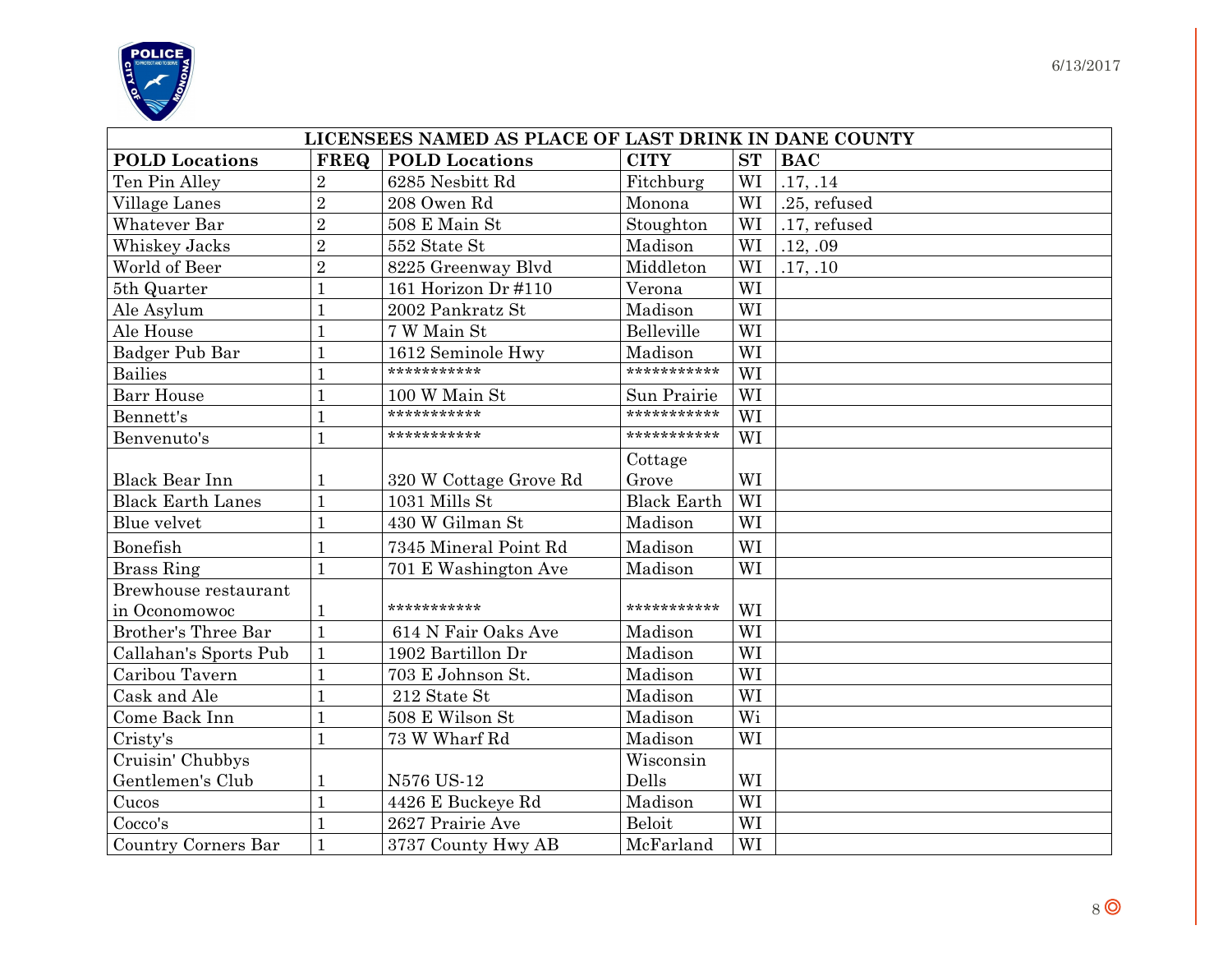

|                       | LICENSEES NAMED AS PLACE OF LAST DRINK IN DANE COUNTY |                        |             |           |            |  |  |  |
|-----------------------|-------------------------------------------------------|------------------------|-------------|-----------|------------|--|--|--|
| <b>POLD</b> Locations | <b>FREQ</b>                                           | <b>POLD</b> Locations  | <b>CITY</b> | <b>ST</b> | <b>BAC</b> |  |  |  |
| Creekview Par Three   |                                                       | 770 Albion Rd          | Edgerton    | WI        |            |  |  |  |
| Curling Club          | $\mathbf{1}$                                          | 4802 Marsh Rd          | McFarland   | WI        |            |  |  |  |
|                       |                                                       |                        | Cottage     |           |            |  |  |  |
| Double Days           | 1                                                     | 4586 Baxter Rd         | Grove       | WI        |            |  |  |  |
| Drackenbergs Cigar    |                                                       |                        |             |           |            |  |  |  |
| Bar                   | 1                                                     | 605 N Sherman Ave      | Madison     | WI        |            |  |  |  |
| Eddie's Alehouse &    |                                                       |                        |             |           |            |  |  |  |
| Eatery                |                                                       | 238 E Main St          | Sun Prairie | WI        |            |  |  |  |
| Erin's Snug Irish Pub | $\mathbf{1}$                                          | 4601 American Pkwy     | Madison     | WI        |            |  |  |  |
| <b>Essen Haus</b>     |                                                       | 514 E Wilson St        | Madison     | WI        |            |  |  |  |
| Farm Tavern           | 1                                                     | 1701 Moorland Rd       | Madison     | WI        |            |  |  |  |
| Freiburg Gastro Pup   | $\mathbf{1}$                                          | 2616 Monroe St         | Madison     | WI        |            |  |  |  |
| Funk's Pub            | $\overline{1}$                                        | 5956 Executive Dr #101 | Fitchburg   | WI        |            |  |  |  |
| Grande                |                                                       | ***********            | *********** | WI        |            |  |  |  |
| Great Dane (eastside) | $\mathbf{1}$                                          | 876 Jupiter Dr         | Madison     | WI        |            |  |  |  |
| Hawkes Bar (on state) | $\mathbf{1}$                                          | 425 State St           | Madison     | WI        |            |  |  |  |
| Hilton Hotel          |                                                       | ***********            | *********** | WI        |            |  |  |  |
| Ho Chunk Casino       | $\mathbf{1}$                                          | 4002 Evan Acres Rd     | Madison     | WI        |            |  |  |  |
| Hooters               |                                                       | 2639 E Springs Dr      | Madison     | WI        |            |  |  |  |
| Ivory Room            | $\mathbf{1}$                                          | 116 W Mifflin St       | Madison     | WI        |            |  |  |  |
| Jacs Dining and Tap   |                                                       |                        |             |           |            |  |  |  |
| House                 | 1                                                     | 2611 Monroe St         | Madison     | WI        |            |  |  |  |
| La Hacienda 100       | $\mathbf{1}$                                          | 515 S Park St          | Madison     | WI        |            |  |  |  |
| LaClaire's            |                                                       | ***********            | *********** | WI        |            |  |  |  |
| Lagartos              | 1                                                     | 802 Atlas Ave          | Madison     | WI        |            |  |  |  |
| Licari's Tavern       | $\mathbf{1}$                                          | 1405 Emil St           | Madison     | WI        |            |  |  |  |
| Locker Room Sports    |                                                       |                        |             |           |            |  |  |  |
| Bar & Grill           | 1                                                     | 1810 Roth St           | Madison     | WI        |            |  |  |  |
| Lone Girl Brewery     | $\mathbf{1}$                                          | 114 E Main St          | Waunakee    |           |            |  |  |  |
| Lucilles              | 1                                                     | 101 King St            | Madison     | WI        |            |  |  |  |
| Madison PDQ off       |                                                       |                        |             |           |            |  |  |  |
| <b>Buckeye</b>        | 1                                                     | ***********            | *********** | WI        |            |  |  |  |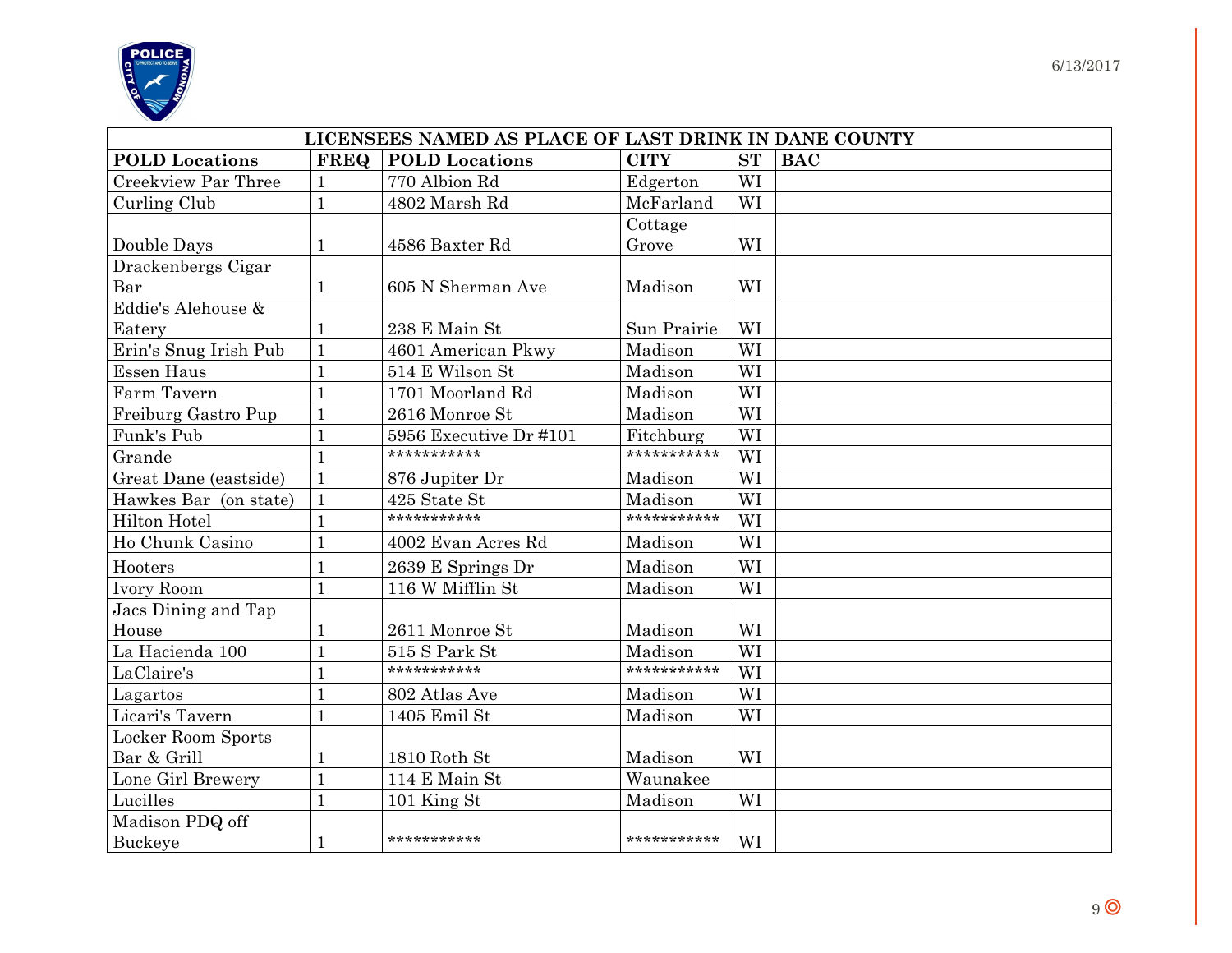

| LICENSEES NAMED AS PLACE OF LAST DRINK IN DANE COUNTY |             |                           |             |           |            |  |  |
|-------------------------------------------------------|-------------|---------------------------|-------------|-----------|------------|--|--|
| <b>POLD</b> Locations                                 | <b>FREQ</b> | <b>POLD</b> Locations     | <b>CITY</b> | <b>ST</b> | <b>BAC</b> |  |  |
| Maduro                                                |             | 117 E Main St             | Madison     | WI        |            |  |  |
| Majestic Casino                                       |             | ***********               | *********** | WI        |            |  |  |
| Marcus Point Theatre                                  |             | ***********               | *********** | WI        |            |  |  |
| Mason and Oliver's                                    |             | ***********               | *********** | WI        |            |  |  |
| McFarland Tavern                                      |             | 5915 Exchange St          | McFarland   | WI        |            |  |  |
| Martin O'Grady's Irish                                |             |                           |             |           |            |  |  |
| Pub                                                   |             | 7436 Mineral Point Rd     | Madison     | WI        |            |  |  |
| Olive Garden - Madison                                |             | ***********               | *********** | WI        |            |  |  |
| Otto's Restaurant and                                 |             |                           |             |           |            |  |  |
| Bar                                                   |             | 6405 Mineral Point Rd     | Madison     | WI        |            |  |  |
| Pasquals                                              |             | ***********               | *********** | WI        |            |  |  |
| Paul's Club                                           |             | 204 State St              | Madison     | WI        |            |  |  |
| Pete's Inn                                            |             | 14 N Madison St           | Evansville  | WI        |            |  |  |
| Pizza Pit                                             |             | ***********               | *********** | WI        |            |  |  |
| Plan B                                                |             | 924 Williamson St         | Madison     | WI        |            |  |  |
| Raddison Hotel                                        |             | ***********               | *********** | WI        |            |  |  |
| Rail House                                            |             | ***********               | *********** | WI        |            |  |  |
| <b>Riley Tavern</b>                                   |             | 8205 Klevenville-Riley Rd | Verona      | WI        |            |  |  |
| Road House                                            |             | ***********               | *********** | WI        |            |  |  |
| <b>Rockhound Brewing</b>                              |             |                           |             |           |            |  |  |
| Company                                               |             | 444 S Park St             | Madison     | WI        |            |  |  |
| Ruby Lounge                                           |             | 624 University Ave        | Madison     | WI        |            |  |  |
| Side Door Grill and Tap                               |             | 240 W Gilman St           | Madison     | WI        |            |  |  |
| Silver Dollar Tavern                                  |             | 117 W Mifflin St          | Madison     | WI        |            |  |  |
| Sneakers Sports Bar &                                 |             |                           |             |           |            |  |  |
| Grill                                                 |             | 1221 Woodman Rd # 100     | Janesville  | WI        |            |  |  |
| Sonny's                                               |             | 151 E Main St             | Stoughton   | WI        |            |  |  |
| Sundown saloon                                        |             | 57 S Stoughton Rd         | Madison     | WI        |            |  |  |
| Sunnse Café                                           |             | 1052 W Main St            | Stoughton   | WI        |            |  |  |
| Suta Speed Shop                                       |             | ***********               | *********** | WI        |            |  |  |
| Tailgate                                              |             | ***********               | *********** | WI        |            |  |  |
| Tanners                                               |             | 1611 Deming Way           | Middleton   | WI        |            |  |  |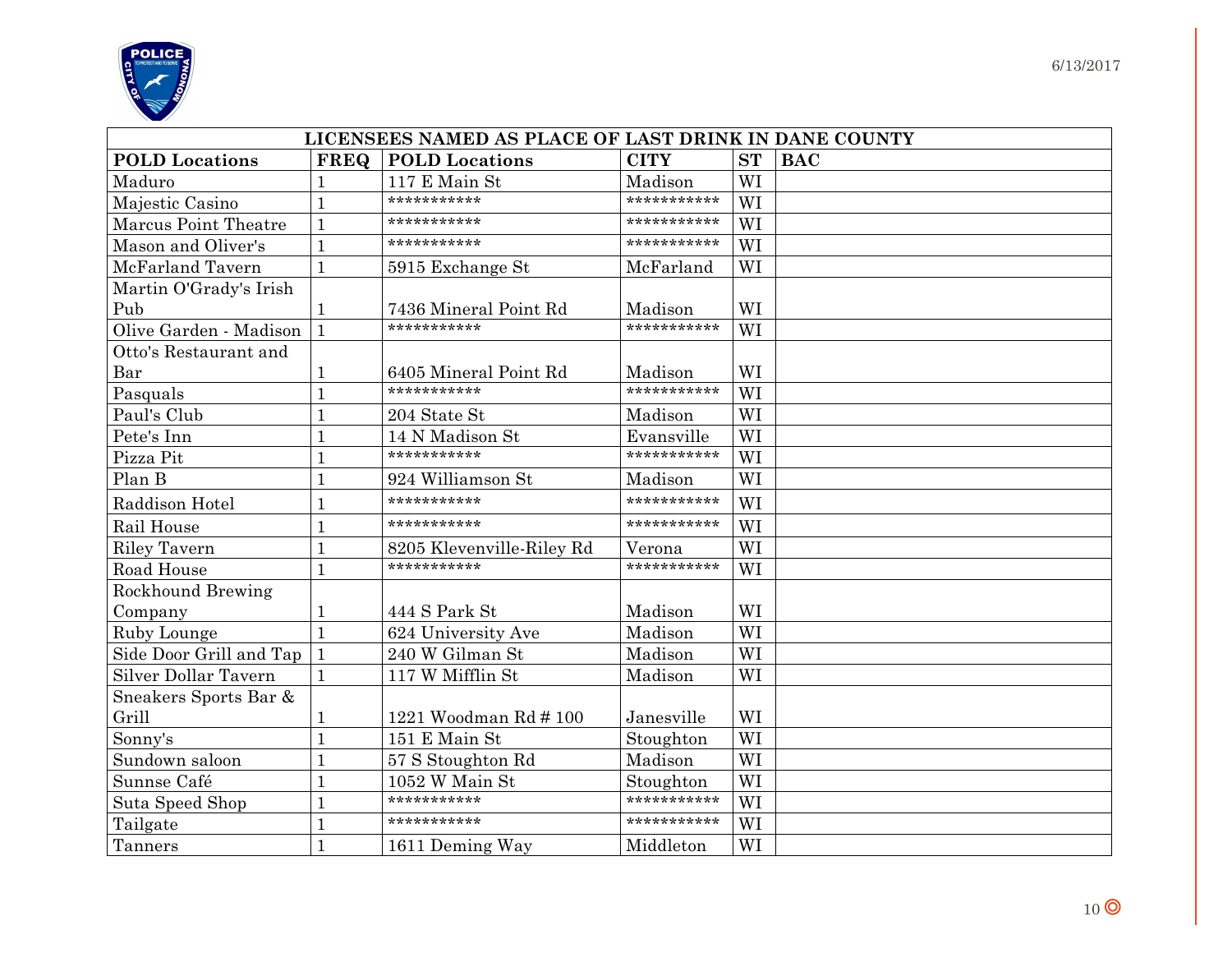

| LICENSEES NAMED AS PLACE OF LAST DRINK IN DANE COUNTY |             |                                                       |             |           |            |  |  |
|-------------------------------------------------------|-------------|-------------------------------------------------------|-------------|-----------|------------|--|--|
| <b>POLD</b> Locations                                 | <b>FREQ</b> | <b>POLD</b> Locations                                 | <b>CITY</b> | <b>ST</b> | <b>BAC</b> |  |  |
| Tap House                                             |             | ***********                                           | *********** | WI        |            |  |  |
| The Ohio Tavern                                       |             | 224 Ohio Ave                                          | Madison     | WI        |            |  |  |
| Tiki Bar                                              |             | 122 State St                                          | Madison     | WI        |            |  |  |
| Tornado Steak House                                   |             | 116 S Hamilton St                                     | Madison     | WI        |            |  |  |
| Treads                                                |             | 407 W Verona Ave                                      | Verona      | WI        |            |  |  |
| Tully's II                                            |             | 6401 Monona Dr                                        | Monona      | WI        |            |  |  |
| Two Brothers                                          |             | ***********                                           | *********** | WI        |            |  |  |
| Up North                                              |             | 150 S Blair St                                        | Madison     | WI        |            |  |  |
| Varsity Bar                                           |             | 1205 W Main St                                        | Sun Prairie | WI        |            |  |  |
| VFW*                                                  |             | ***********                                           | *********** | WI        |            |  |  |
| VFW on lakeside st.                                   |             | ***********                                           | *********** | WI        |            |  |  |
| Viking Lanes                                          |             | 1410 US-51                                            | Stoughton   | WI        |            |  |  |
| Viking Brew Pub                                       |             | 211 E Main St                                         | Stoughton   | WI        |            |  |  |
| Villa tap                                             |             | 2302 Packers Ave                                      | Madison     | WI        |            |  |  |
| Wandos                                                |             | 602 University Ave                                    | Madison     | WI        |            |  |  |
| Waypoint                                              |             | 320 W Broadway E                                      | Monona      | WI        |            |  |  |
| Wiggies                                               |             | 1901 Aberg Ave                                        | Madison     | WI        |            |  |  |
| Windsor Country Club                                  |             | 4628 Golf Dr                                          | Windsor     | WI        |            |  |  |
|                                                       |             | LICENSEES NAMED AS PLACE OF LAST DRINK IN DANE COUNTY |             |           |            |  |  |

*\*\*\*\*\*\*\*\*\*\*\* indicates unknown information* 

| <b>LICENSEES NAMED</b>           | <b>PERCENT</b> | % ROUNDED |
|----------------------------------|----------------|-----------|
| 9 locations named 4-7 times each | 0.011149144    | $1\%$     |
| 14 locations named 3 times each  | 0.016723716    | 2%        |
| 33 locations named 2 times each  | 0.040880196    | $4\%$     |
| 96 locations named 1 time each   | 0.117066015    | 12%       |
| 152 total locations*             | $0.185819071*$ | $19\%*$   |

*\*out of 818 on-premises licensees only 152 were named, roughly 19% of Dane County's on premises licensees*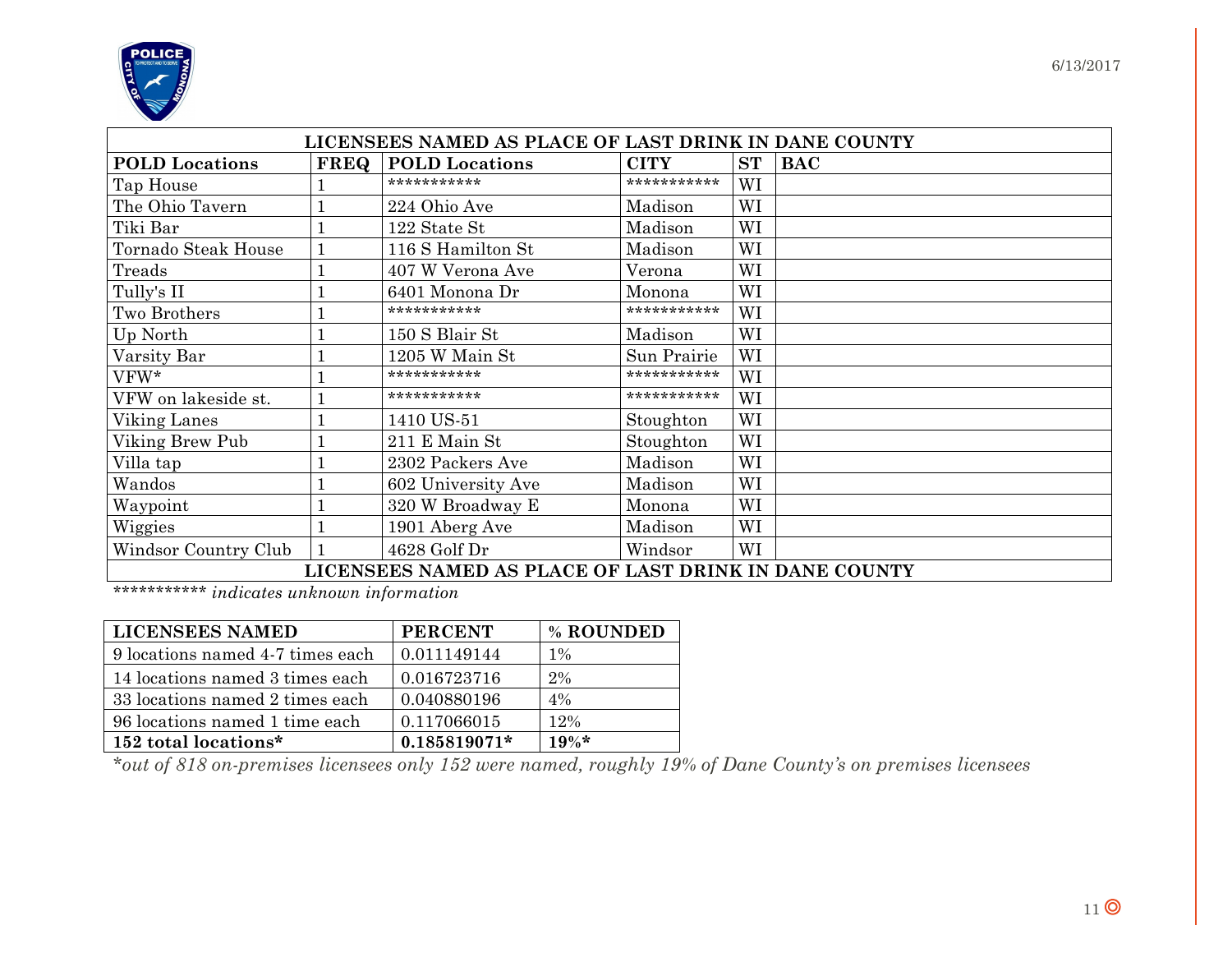

| LICENSEES NAMED AS PLACE OF LAST DRINK IN MOPD's JURISDICTION |             |                       |             |           |                                  |  |
|---------------------------------------------------------------|-------------|-----------------------|-------------|-----------|----------------------------------|--|
| <b>POLD</b> Locations                                         | <b>FREQ</b> | <b>POLD</b> Locations | <b>CITY</b> | <b>ST</b> | BAC                              |  |
| Silver Eagle Bar & Grill                                      |             | 5805 Monona Dr        | Monona      | WI        | .18, refused, .14, .084, no data |  |
| Antlers Tavern                                                |             | 2202 W Broadway       | Monona      | WI        | $.12$ , no data                  |  |
| Village Lanes                                                 |             | 208 Owen Rd           | Monona      | WI        | .25, refused                     |  |
| Tully's II                                                    |             | 6401 Monona Dr        | Monona      | WI        |                                  |  |
| Waypoint                                                      |             | 320 W Broadway E      | Monona      | WI        |                                  |  |
| LICENSEES NAMED AS PLACE OF LAST DRINK IN MOPD's JURISDICTION |             |                       |             |           |                                  |  |

*\*\*\*\*\*\*\*\*\*\*\* indicates unknown information*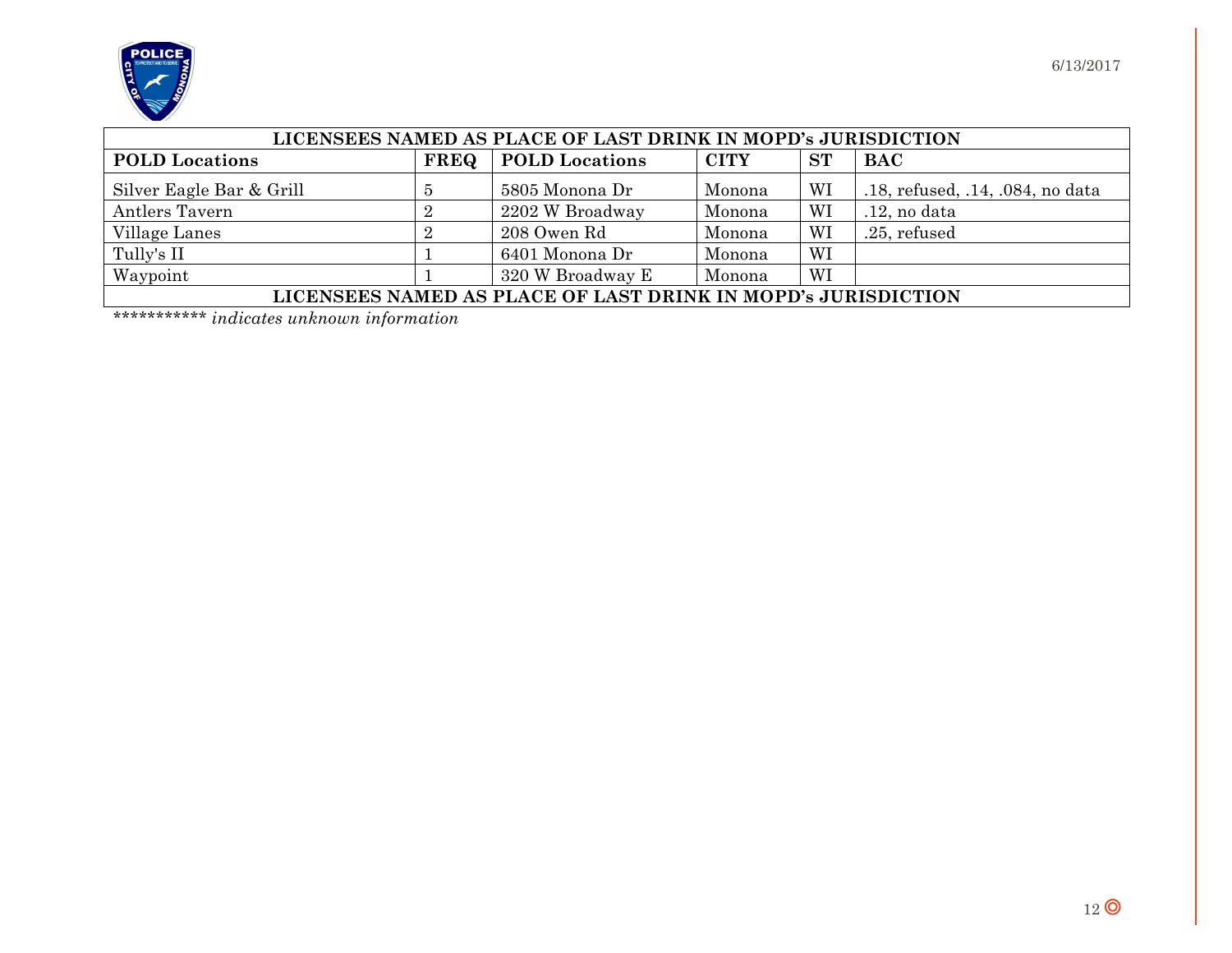



| <b>CATEGORY</b> | #  | (%)         |
|-----------------|----|-------------|
| Licensees       | 10 | 0.769230769 |
| Social          |    | 0.153846154 |
| Nonresponsive   |    | 0.076923077 |



#### **Monona Police Department Data Extraction Rate= 100%**



| <b>CATEGORY</b> | #   |             |
|-----------------|-----|-------------|
|                 |     |             |
| Refused to      |     |             |
| Respond         | 262 | 0.313772455 |
| Licensees       | 262 | 0.313772455 |
| Social          | 129 | 0.154491018 |
| Nonresponsive   | 68  | 0.081437126 |
| No Data         | 114 | 0.136526946 |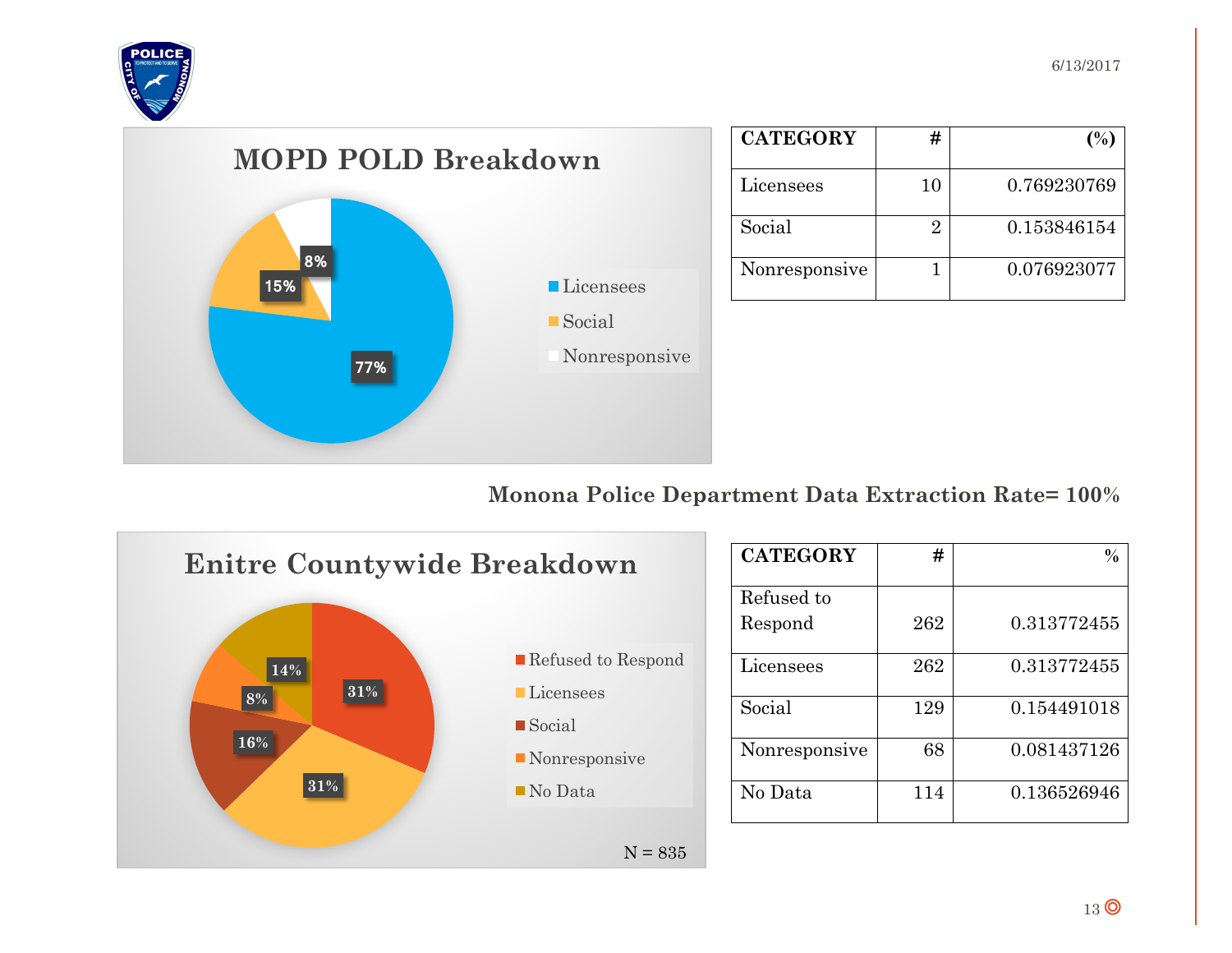



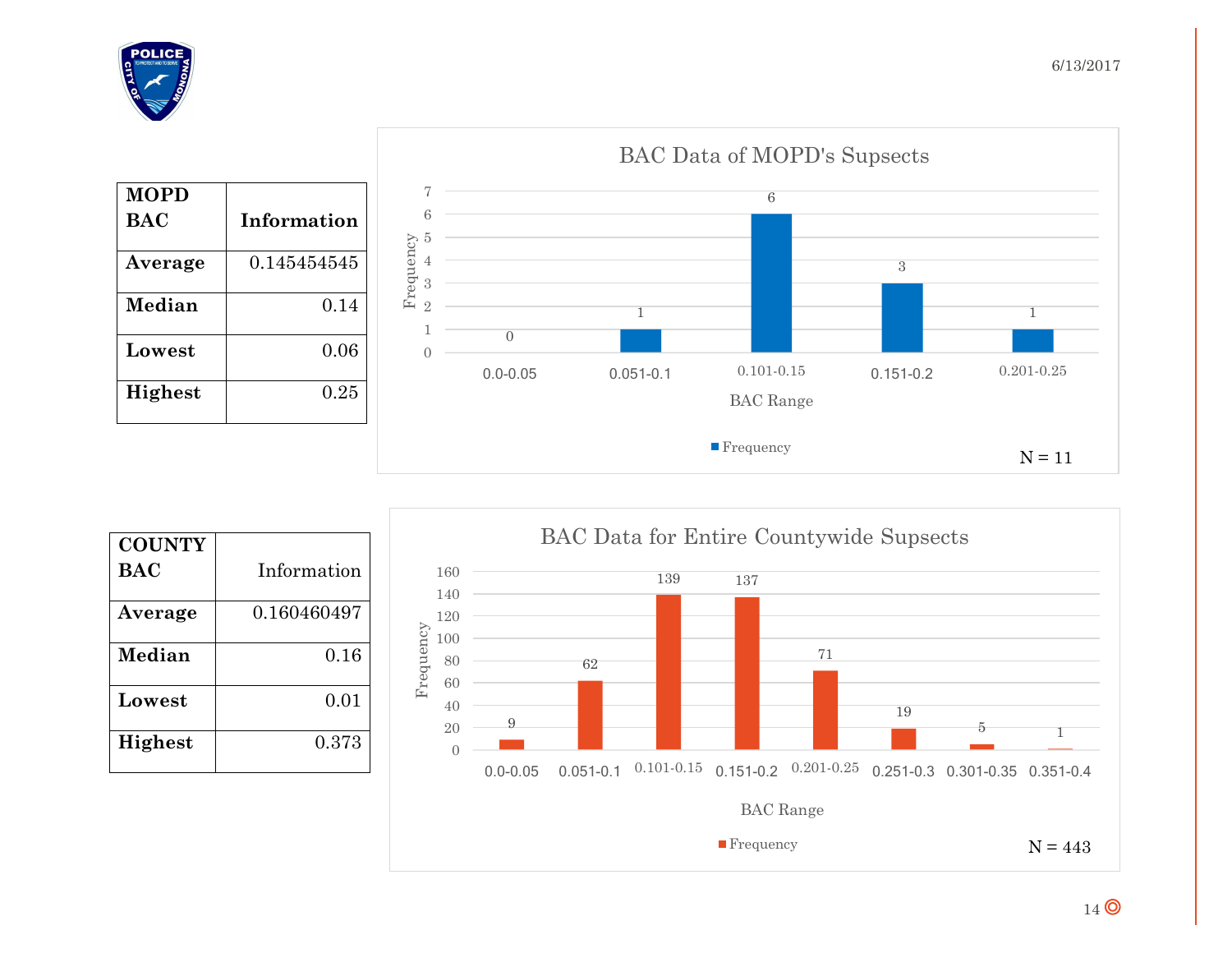

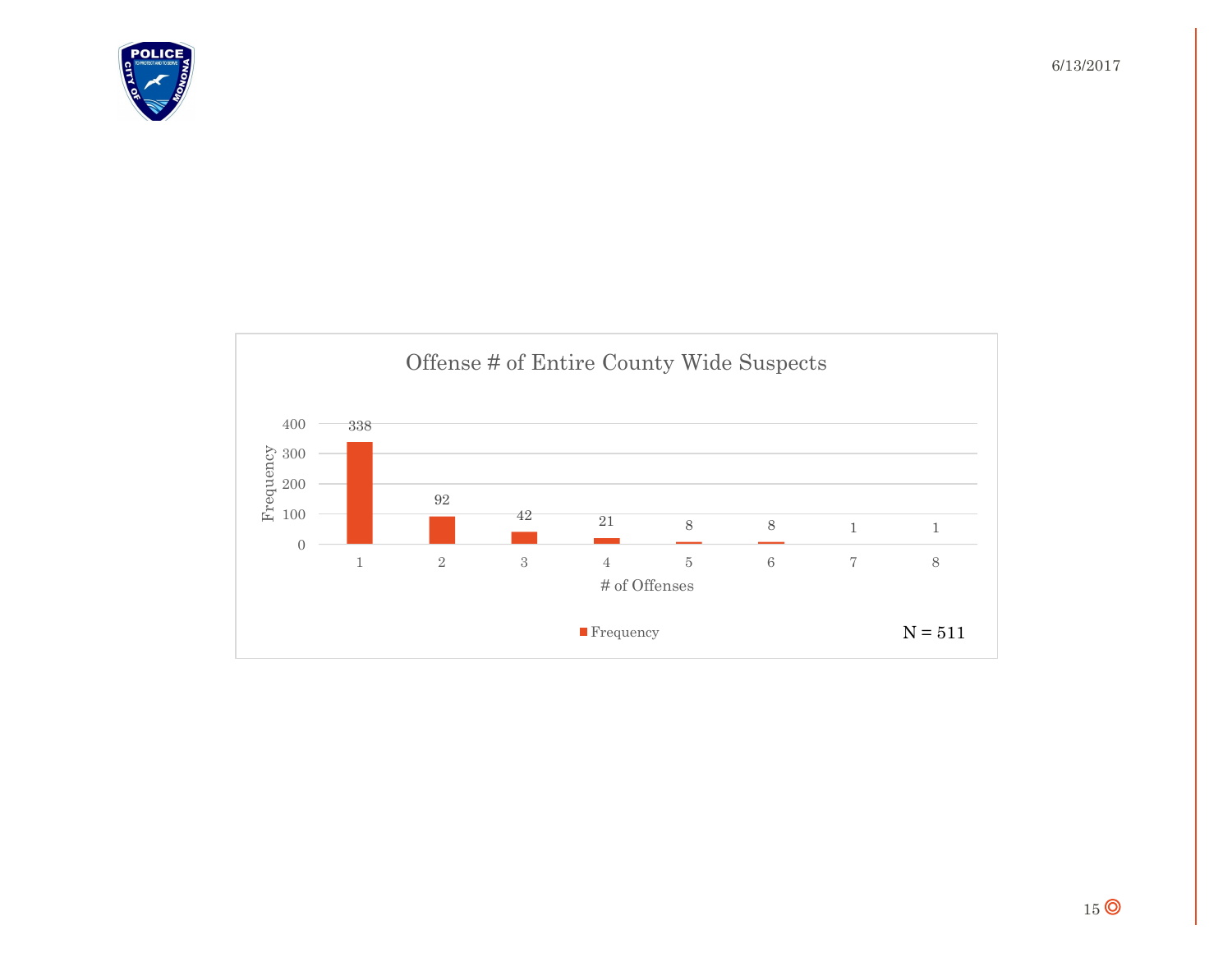

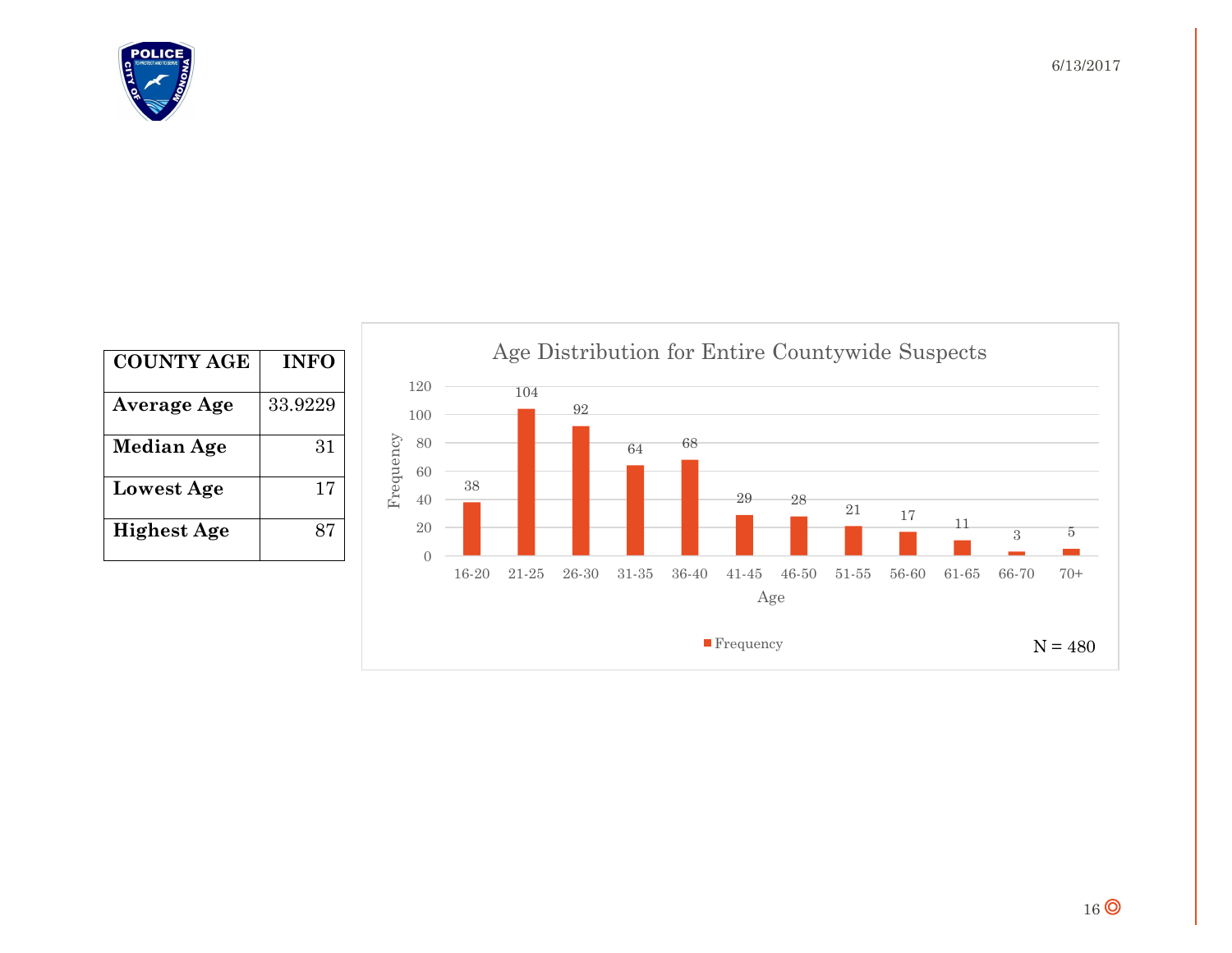



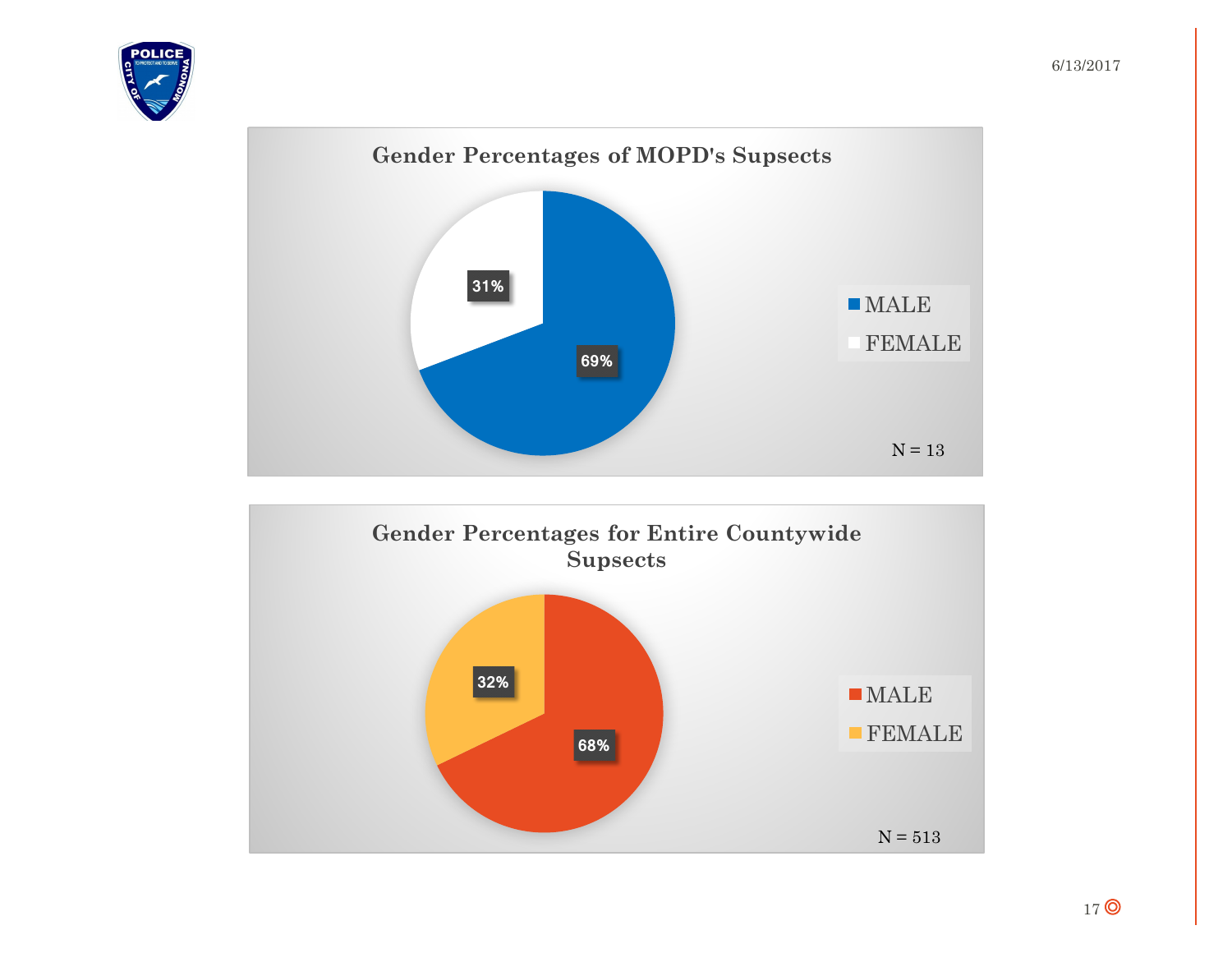

#### **Extraction Rate Information**

The extraction rate is the combined percentages of the licensee, social, and nonresponsive categories found in the MOPD POLD Breakdown. These three categories were used because in these categories a location, whether specific or not, was named as the suspects' place of last drink. The extraction rate differed from police department to police department based on the information provided to this project.

Below is an example of why supplying both the SP4005s and Case Reports for all OWI cases is vital. Dane County Sheriff's Office supplied only SP4005s. As a result, we were unable to read the Case Reports which often led to a place of last drink being named before they were read their rights and before they had the option to refuse to answer the question on the SP4005. Madison Police Department gave us access to both the Case Reports and SP4005s which gave us the opportunity to read both and search for the place of last drink in the Case Report as well. One Consortium provided us with an excel spreadsheet where the only entries listed a place of last drink. As a result their extraction rate was artificially high.

#### **Extraction Rate Comparison**

- Dane County Sheriff's Office
	- o Supplied only SP4005s
		- § 62 POLD found using only the 188 SP4005s provided
		- § *33% Data Extraction Rate*
- Madison Police Department
	- o Supplied Case Reports AND SP4005
		- § 118 POLD found using both the 191 SP4005s AND Case Reports provided
		- § *62% Date Extraction Rate*
- Middleton Police Department
	- o Supplied excel spreadsheet with only entries that had a place of last drink
		- 26 POLD named in the excel sheet
		- § *100% Data Extraction Rate*